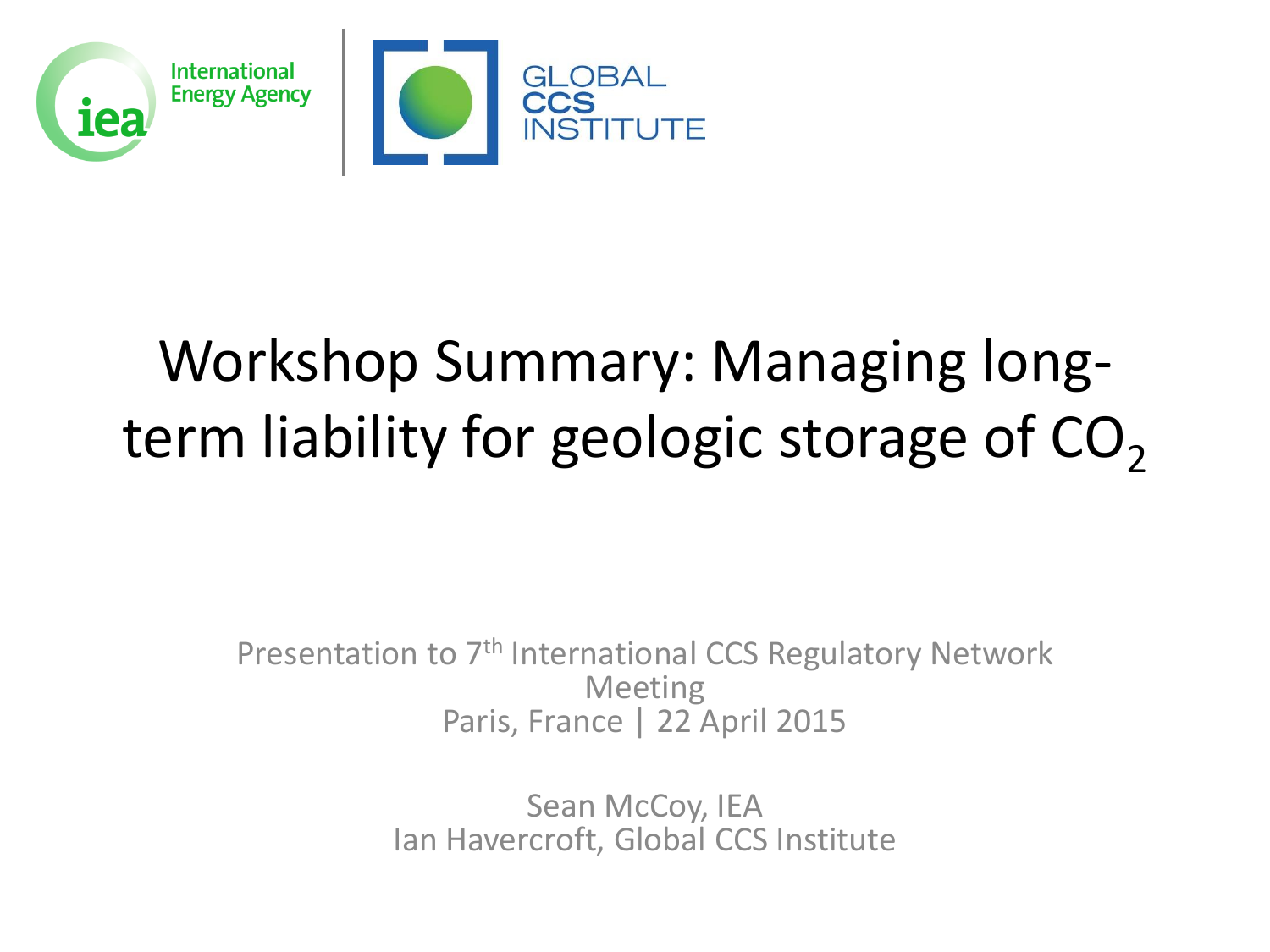

### Workshop objectives

- 1. Review the latest findings on liability based on both research and actual project experience;
- 2. Re-evaluate the nature and magnitude of the problem and potential solutions; and,
- 3. Develop recommendations for governments that have yet to address liability for  $\text{CO}_2$  storage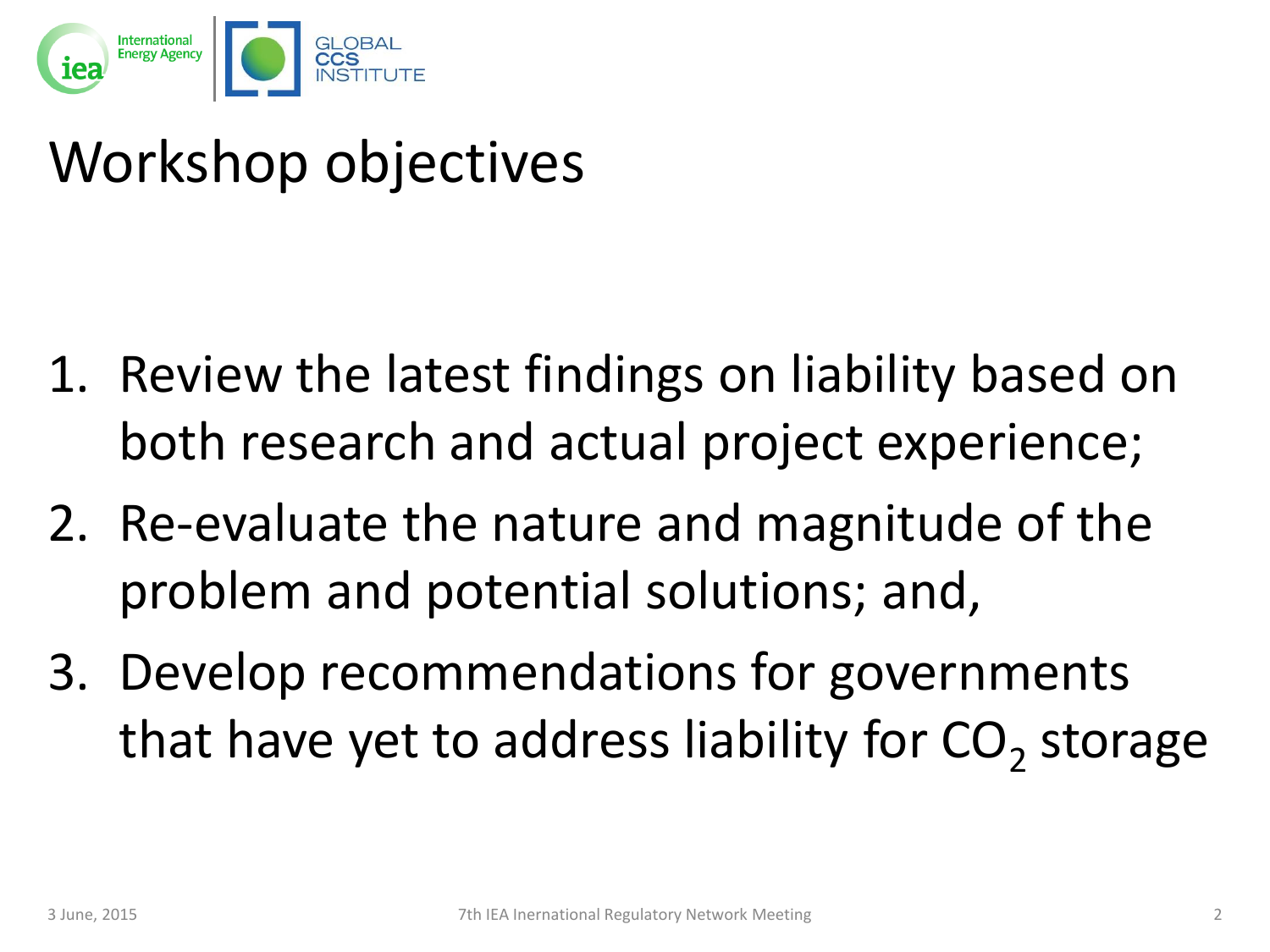

## A workshop in four parts

Part 1: Latest findings on risks of geologic storage and permitting experiences

*Review of current state of knowledge associated with storage and permitting frameworks*

- Part 2: An economics of law approach to liability *Examine how law and economic incentives interact to drive behavior*
- Part 3: Approaches and experiences to date with liability and geologic storage

*Review the existing approaches managing liability associated with CO<sup>2</sup> storage*

Part 4: Developing Recommendations *Draw conclusions based on the previous discussion*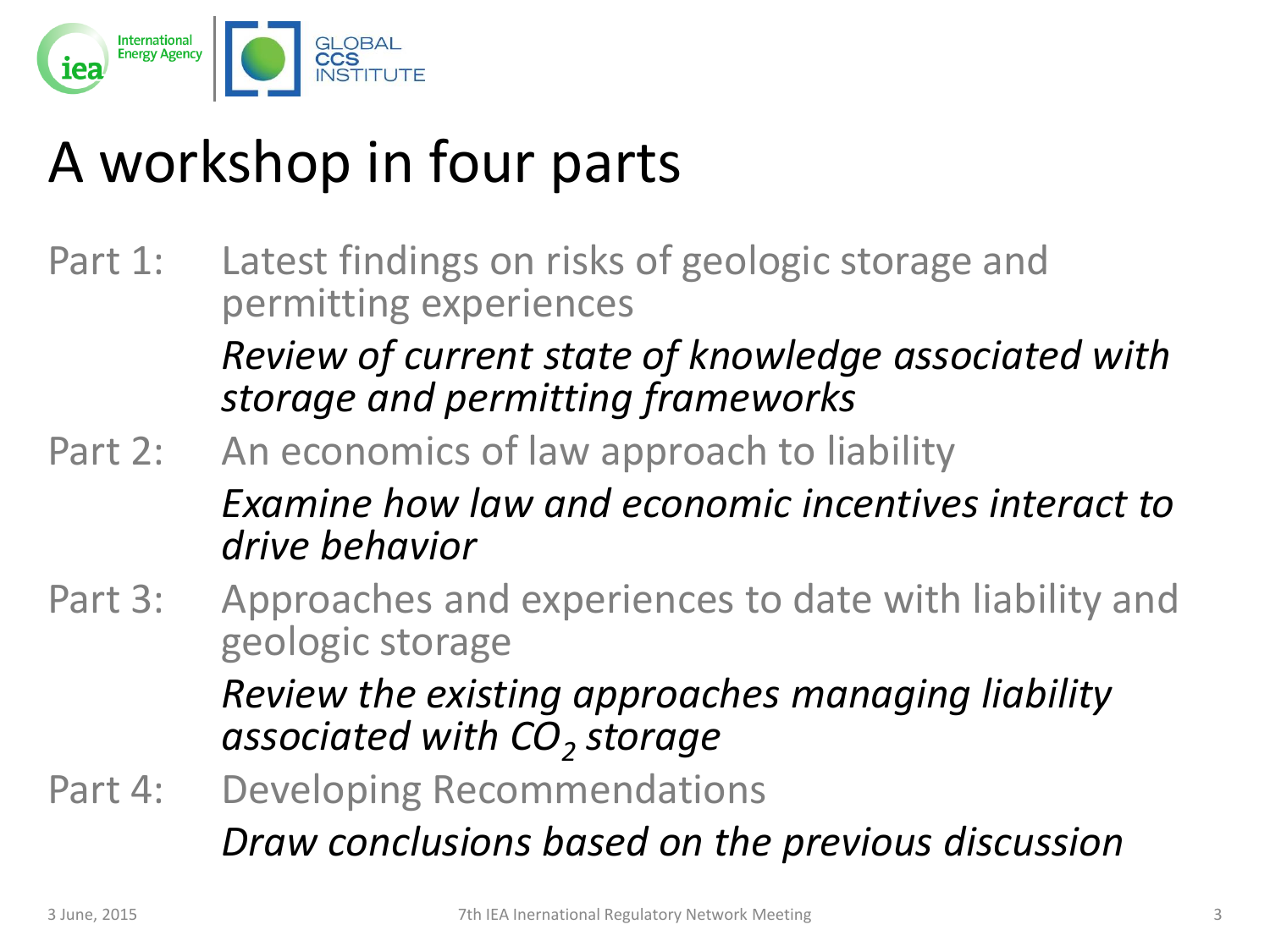

#### Constraints on the solution space

Recommendations must:

- Encourage safe and effective geologic storage operations;
- Enable CCS for emissions reductions;
- Minimize the social cost associated with managing liabilities associated with storage; and,
- Equitably share the cost between current and future generations.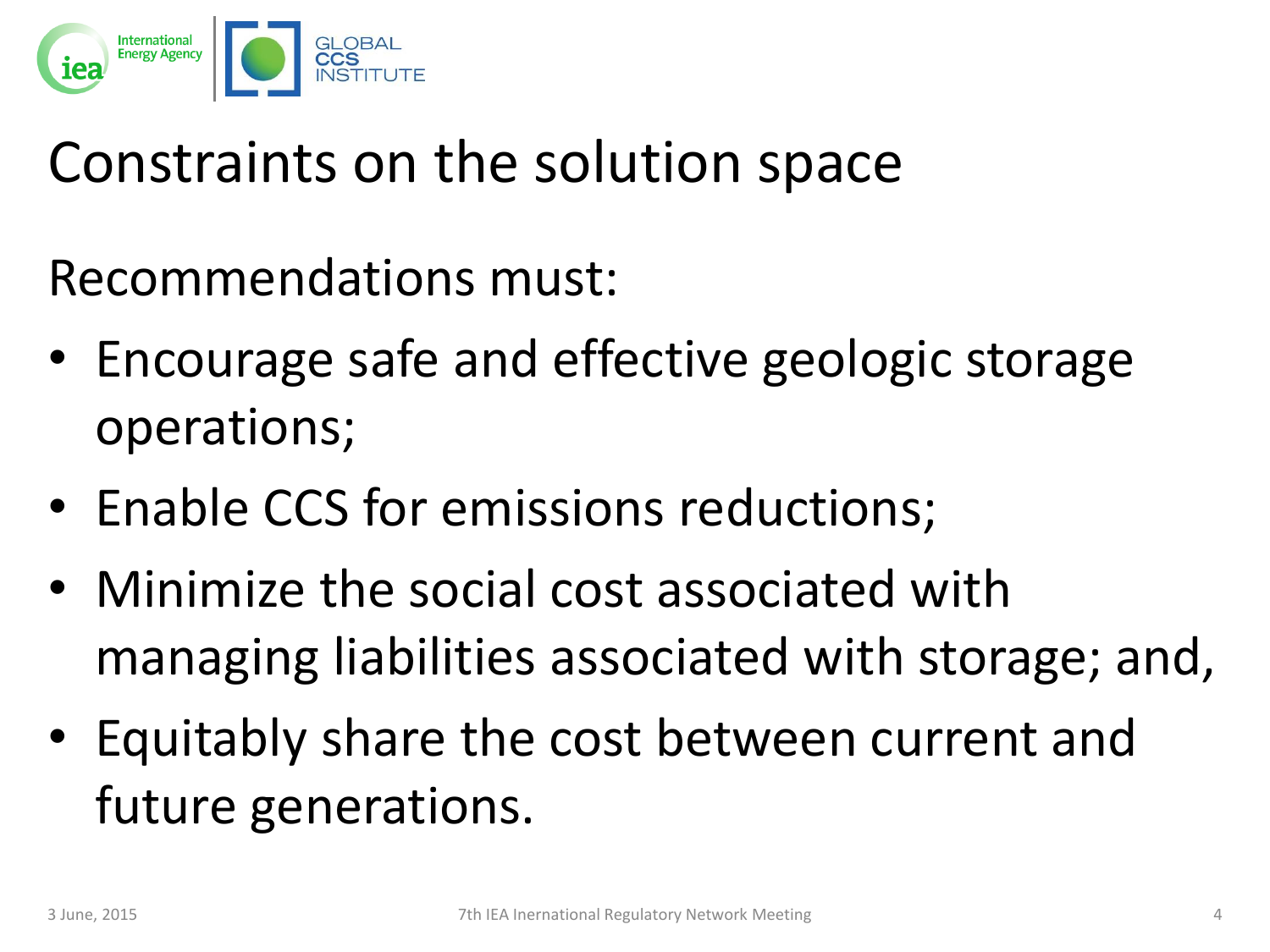

#### Be frank and open…

The meeting was held under [Chatham House Rule:](http://www.chathamhouse.org/about/chatham-house-rule)

…participants are free to use the information received, but neither the identity nor the affiliation of the speaker(s), nor that of any other participant, may be revealed.

**Caveat:** The agenda for the meeting is publically available and identifies presenters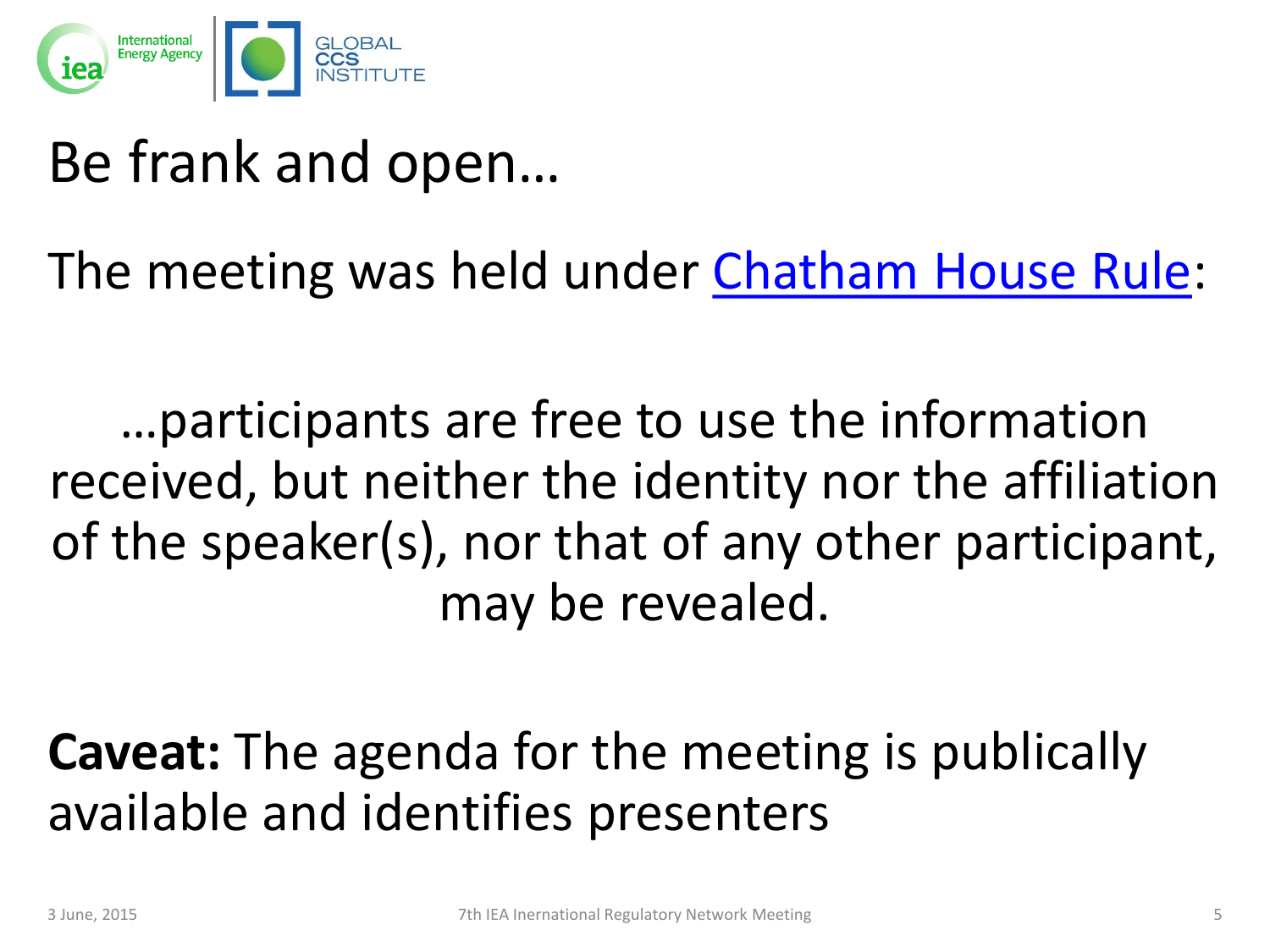

## What Ian & Sean heard: General principles

- General consensus that, regardless of regulatory framework, liability remains a critical issue
- Difference in perception of risks associated with storage and the reality
- One of the main technical requirements to develop a project is contingency planning
- Many lessons learnt from permitting  $-$  in US, and presumably elsewhere – including need for responsive (performance-based, adaptive) regulation
- Everything rests on good site selection  $-$  a solid regulatory framework should drive use of the best sites.
- Regulatory frameworks should be coordinated with liability rules and compensation mechanisms
- Front-loading liability (e.g., putting it on their balance sheet) creates problems for finance of projects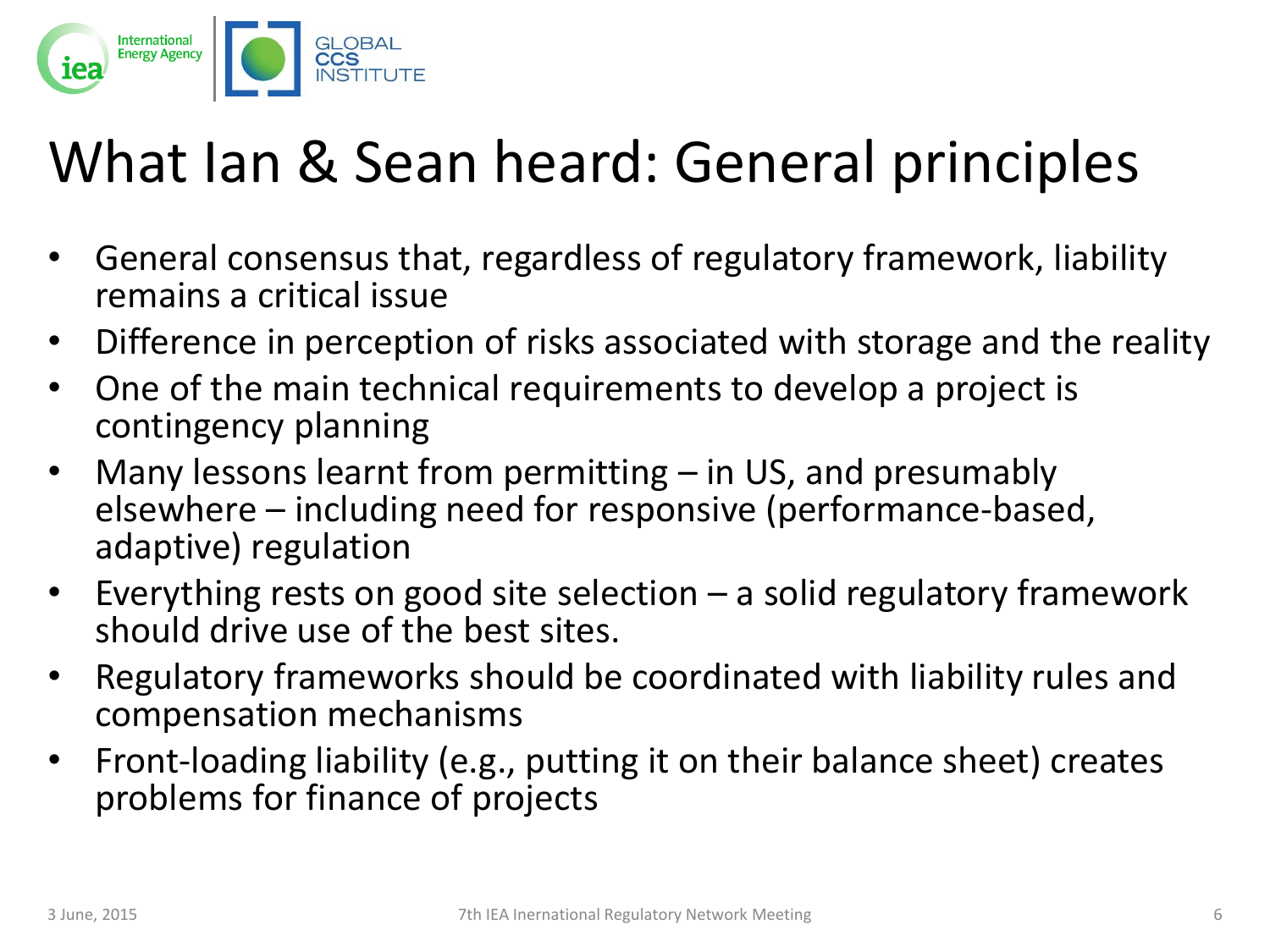

### What Ian & Sean heard: Stewardship

- Is a transfer (or indemnification?) appropriate?
- Rationale for limitations in time is public assurance, not a matter of liability
- Timing of transfer (or indemnification): time-bound, performance/outcome focus?
- Seeking an outcome: effective retention, negligible (zero?) impacts
- Timing of transfer is driven by balance between political, financial, practical constituencies
- Idea of this being a review of expert judgment, rather than the fundamental input/evidence, is preferable
- Allowance for "flexibility" in timing of a transfer: means of specifying the specific number should be considered.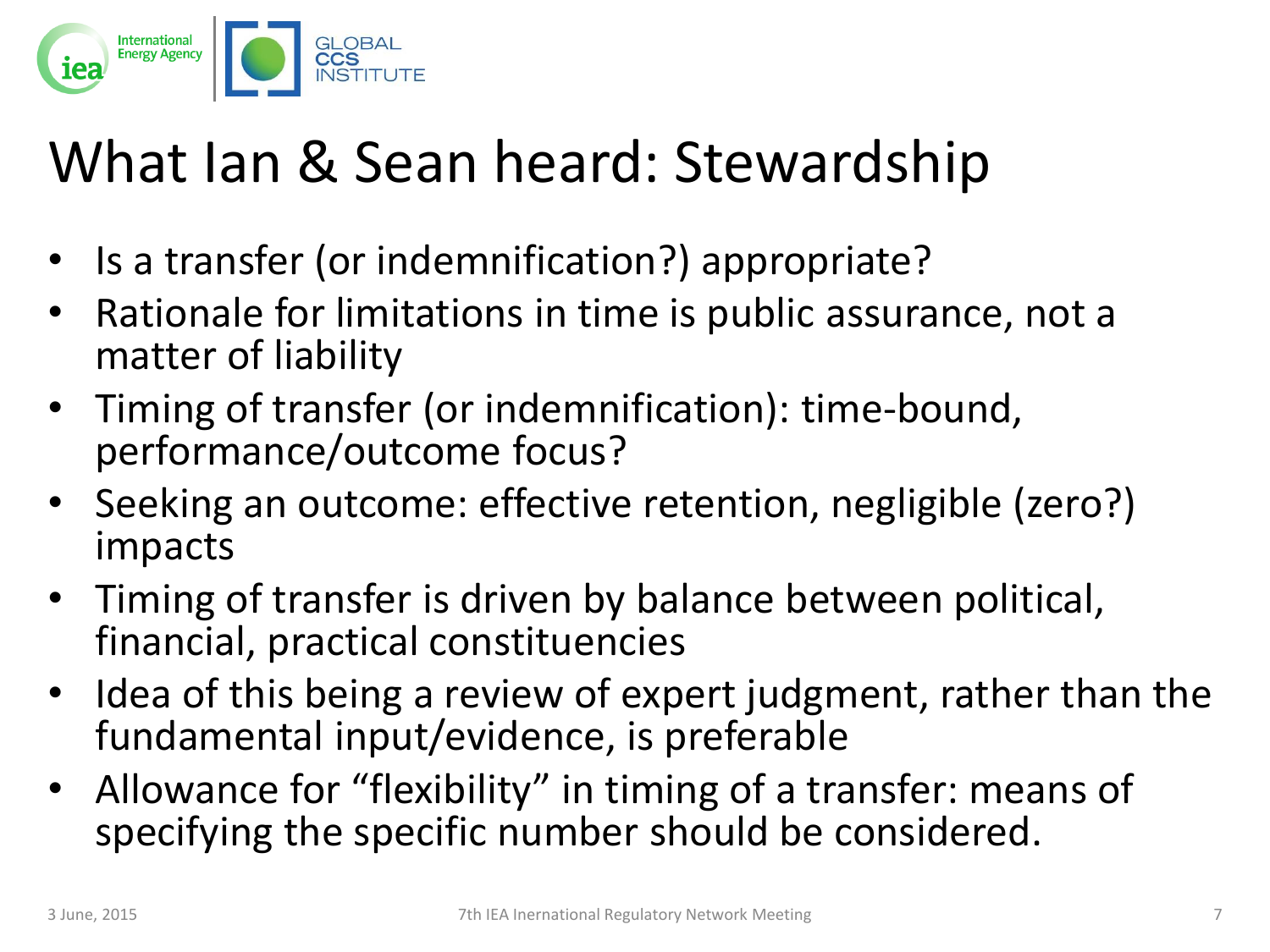

### What Ian & Sean heard: 3<sup>rd</sup> Party liability

- In common law countries, it is difficult to influence the outcome through legislation.
- Options are (relatively) limited someone pays damages if awarded.
- Divergent opinions on whether this is an important liability relative to administrative and climate.
- Nonetheless, flexibility in commercial contracting to channel/share liability is useful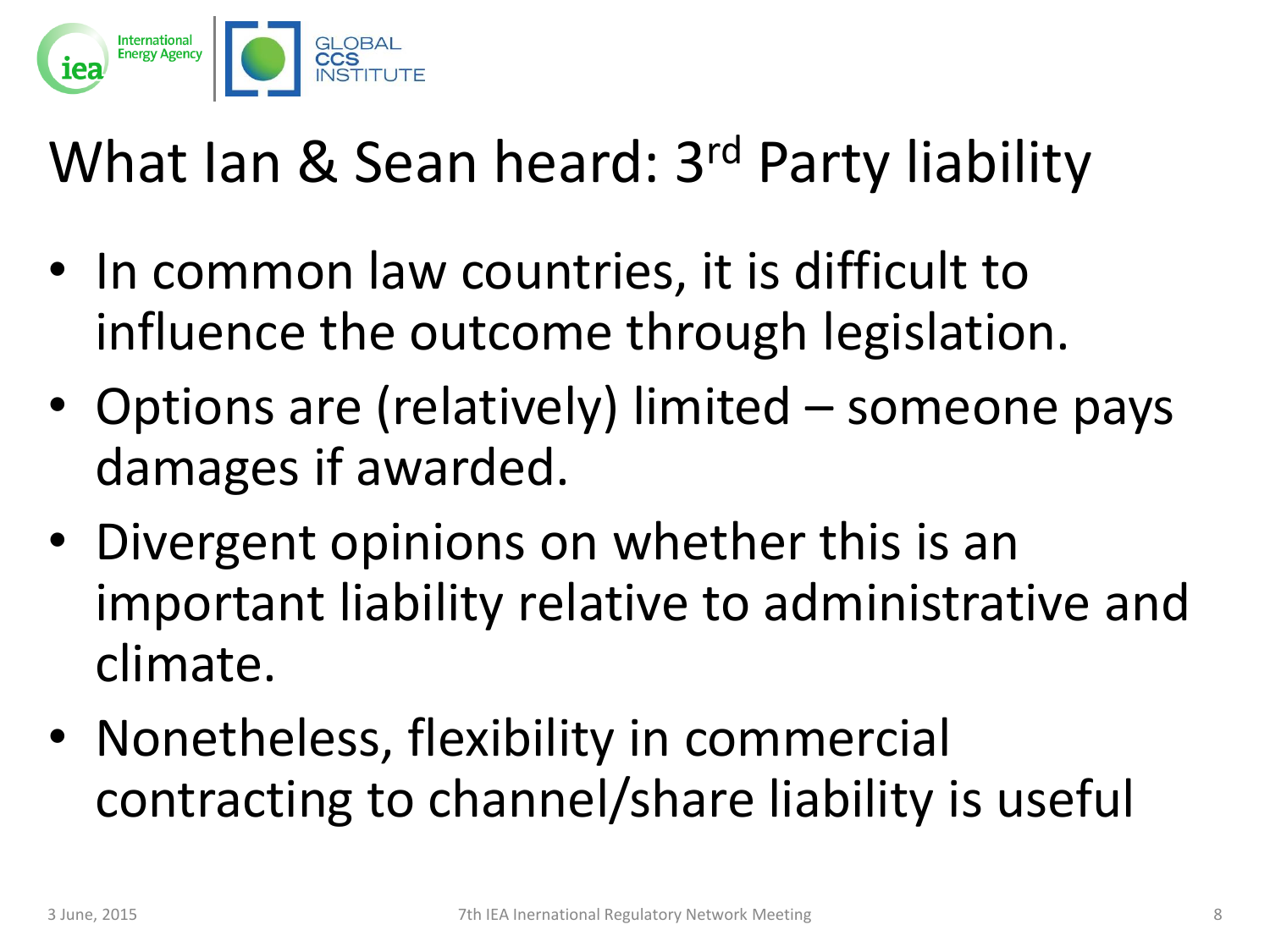

### What Ian & Sean heard: Climate liability

- A liability that is more difficult to understand and, potentially, manage than 3<sup>rd</sup> party
- Difference between deterrence (i.e., optimal care) due to climate liability and actual impact on the (cumulative) emissions budget.
- Post-closure and long-term are very different things: during operation, operator can be held liable for emissions.
- As a practical matter, whoever controls the site should hold the climate liability.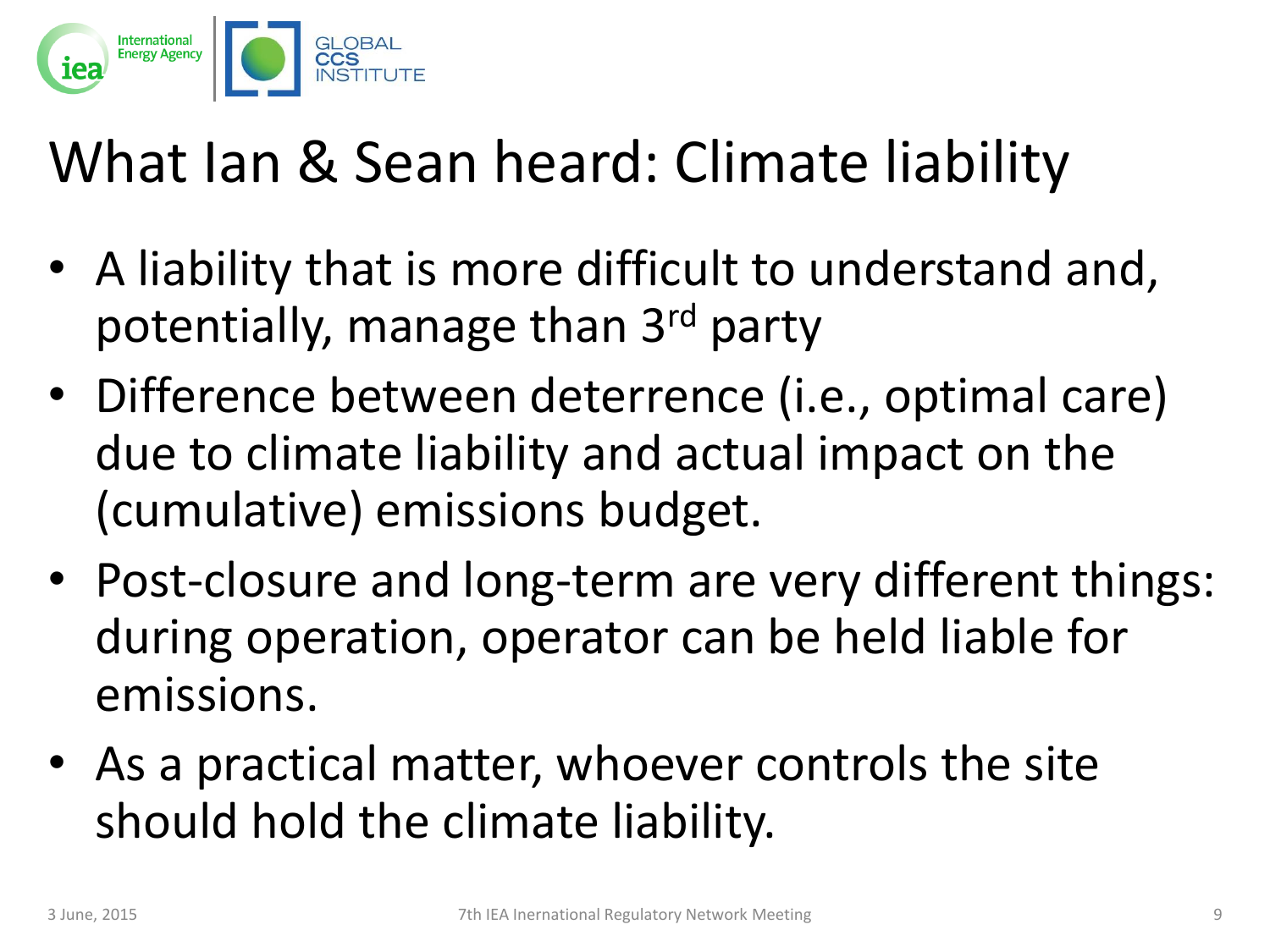

# Outputs from the meeting

- Selected presentations hosted on the IEA [meeting page](http://www.iea.org/workshop/managing-long-term-liability-for-geologic-storage-of-co2.html)
- Workshop report on that summarizes discussion during the meeting *without explicit attribution*
- Participants will be given the option to review the meeting report prior to its publication
- IEA and GCCSI will use the recommendations emerging from the workshop to inform their communication with other stakeholders